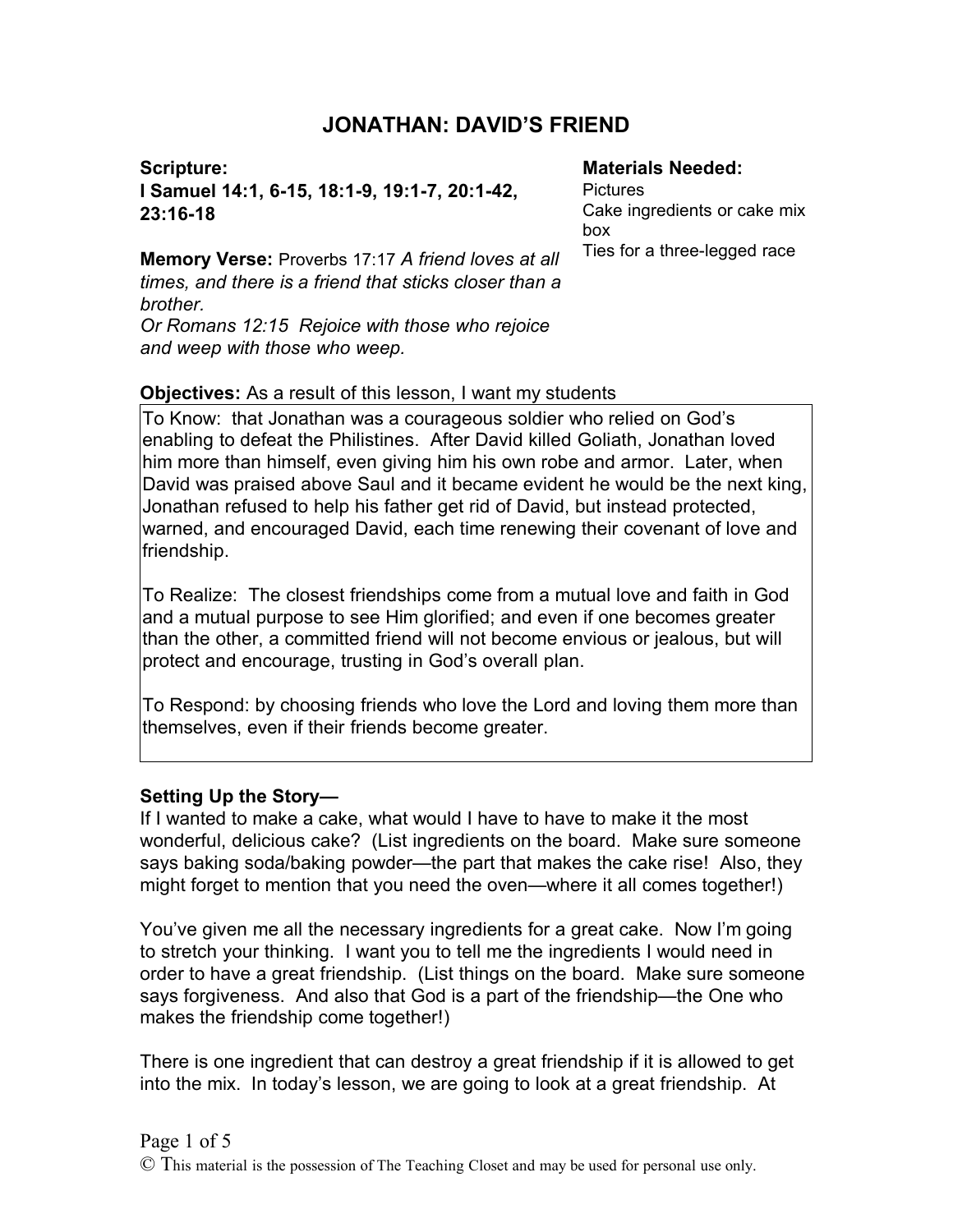several points, there is an opportunity for this ingredient to enter the friendship and destroy it. At the end of the lesson, I want you to tell me what it is.

| Telling the Story-              |                                                                                                                                                                                                                                     | As you tell the story-                                                                                                                                                                                                                                                    |
|---------------------------------|-------------------------------------------------------------------------------------------------------------------------------------------------------------------------------------------------------------------------------------|---------------------------------------------------------------------------------------------------------------------------------------------------------------------------------------------------------------------------------------------------------------------------|
| Scripture:<br>I Sam. 14:1, 6-15 | I. Jonathan is a Courageous<br>Soldier<br>A. Only he and armor bearer<br>1. Go to Philistine garrison<br>2. Cross cliffs<br>B. Expecting God to work<br>C. 20 Philistines dead + rally<br>other soldiers to fight= great<br>victory | If you are the one that did this, what<br>does everyone think of you?                                                                                                                                                                                                     |
| Scripture:<br>I Sam. 18:1-5     | II. Jonathan Loves David<br>A. After David fights Goliath                                                                                                                                                                           | At this point what does everyone<br>think of David? Wait a minute! Isn't<br>that what they were thinking of you<br>not long ago when you were the<br>hero?                                                                                                                |
|                                 | B. Loves him as himself<br>C. Gives him his robe, armor,<br>sword, bow, and belt                                                                                                                                                    | What might Jonathan feel about<br>David-this young shepherd, from<br>some little family in a tiny little town-<br>suddenly having everyone noticing<br>him? Do you know what he does?<br>He's helping David become<br>GREATER by giving him the best<br>equipment he has! |
| Scripture:<br>I Sam. 18:6-9     | III. Jonathan Remains Loyal as<br>David Becomes Great<br>A. David is Praised<br><b>B.</b> Saul has slain<br>thousands<br>C. David tens of<br>thousands                                                                              | As David began to win more battles,<br>they began to sing songs about him<br>from when he had killed Goliath.<br>How many of you have ever watched<br>someone you knew or maybe even a<br>really good friend get something you                                            |
| I Sam. 19:1-7                   |                                                                                                                                                                                                                                     | really wanted? Maybe you were<br>playing a game, and your friend got al<br>the points! How did it make you feel?                                                                                                                                                          |
| I Sam. 20:1-42                  |                                                                                                                                                                                                                                     | Did you want to go over and pat him<br>on the back and say, "Well done! I'm<br>so happy for you!"?<br>Saul certainly wasn't going to let this                                                                                                                             |
| I Sam. 23:16-18                 | B. Saul tries to Kill David:<br>Jonathan protects                                                                                                                                                                                   | young soldier take anything away<br>from him OR his son, Jonathan!                                                                                                                                                                                                        |

## Page 2 of 5

© This material is the possession of The Teaching Closet and may be used for personal use only.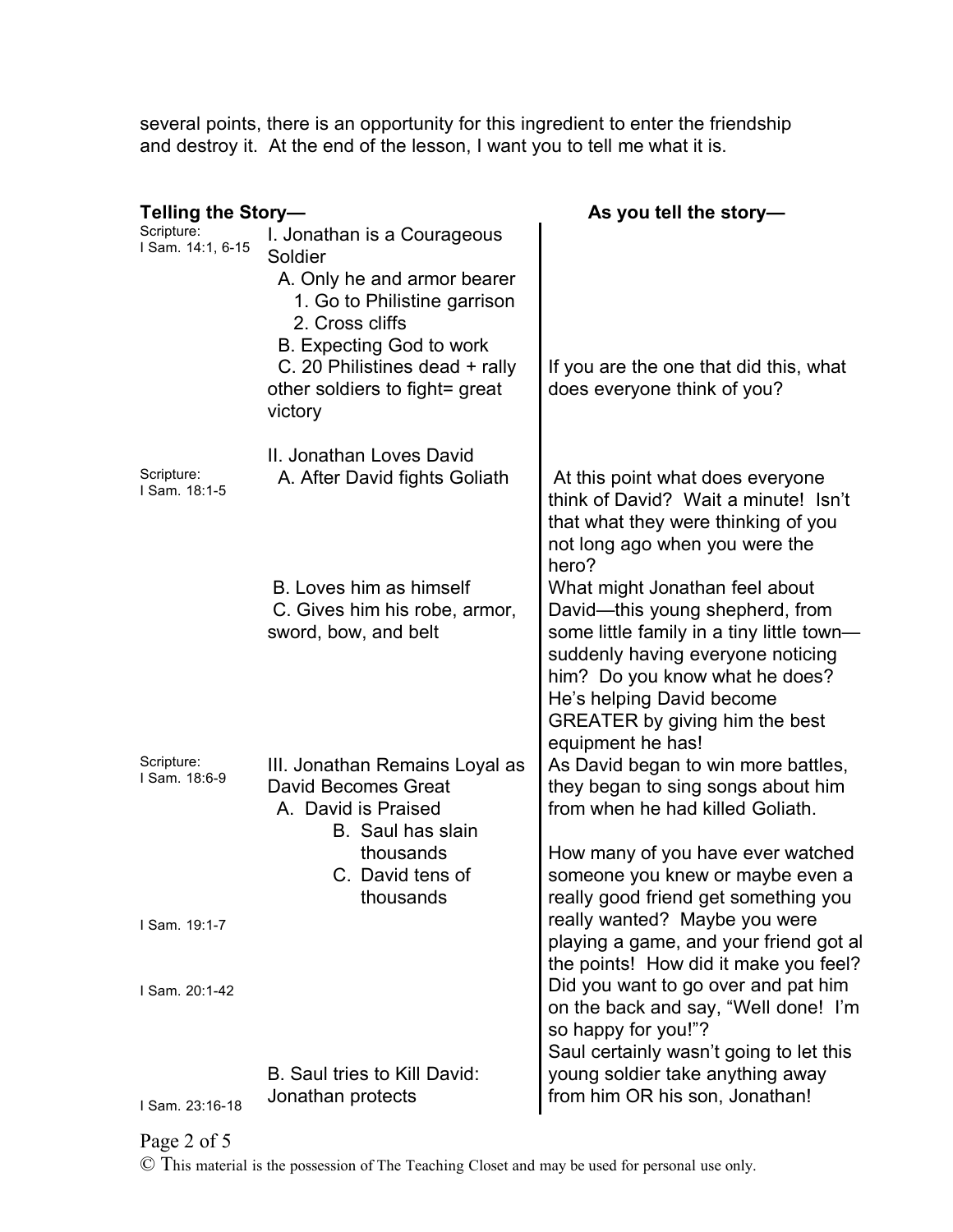|                                                      | But what was Jonathan's response?                                                                                                                                                                                                                                                                                                                                                                                                                                     |
|------------------------------------------------------|-----------------------------------------------------------------------------------------------------------------------------------------------------------------------------------------------------------------------------------------------------------------------------------------------------------------------------------------------------------------------------------------------------------------------------------------------------------------------|
| C. Saul tries to Kill David<br>again: Jonathan warns | What did Saul think they were saying<br>about him and about David?<br>What would Jonathan think? "Hmph!<br>I gave him my armor! That's why he's<br>been able to be so successful! I'M<br>the king's son—not him! They used<br>to praise ME!" Is that what he is<br>saying? No!<br>Why not? Because Jonathan is a<br>loyal friend—even when David is<br>becoming more successful.<br>What does Jonathan do? Why would<br>he do that? Because he was a loyal<br>friend. |
| D. Saul tries to Kill Jonathan                       |                                                                                                                                                                                                                                                                                                                                                                                                                                                                       |
| E. Jonathan Encourages David<br>in the Wilderness    | When they left each other, David was<br>sobbing. Do you know why?<br>Because he knew he would never find<br>another friend like Jonathan. He<br>would never find another person who<br>watched him become great and was<br>just as happy for him, even though he<br>himself wasn't becoming great.                                                                                                                                                                    |

## **Concluding the story:**

At the beginning of the lesson, I told you there was one ingredient that would destroy a great friendship. What was it? (Jealousy/Envy) Jonathan had lots of opportunities to let that come into his heart and ruin his friendship with David. How did he keep it from coming in? Loyalty—rejoicing with David's successes and sticking up for David when he was in trouble. Right now I would like you to bow your heads and answer three questions quietly.

- 1. Do you have a friend like Jonathan? If you do—thank the Lord right now, because they are rare to find!
- 2. Are you a friend like Jonathan? If you aren't then ask the Lord right now to make you that kind of loyal friend.
- 3. Do you have any jealousy or envy in your heart right now towards a friend who has had successes you haven't had, or who has gotten something you wanted but didn't get? If there is, then right now confess it to God as sin and ask Him to keep you from jealousy and envy when your friends get something that you really want and don't get.

Let's pray.

© This material is the possession of The Teaching Closet and may be used for personal use only.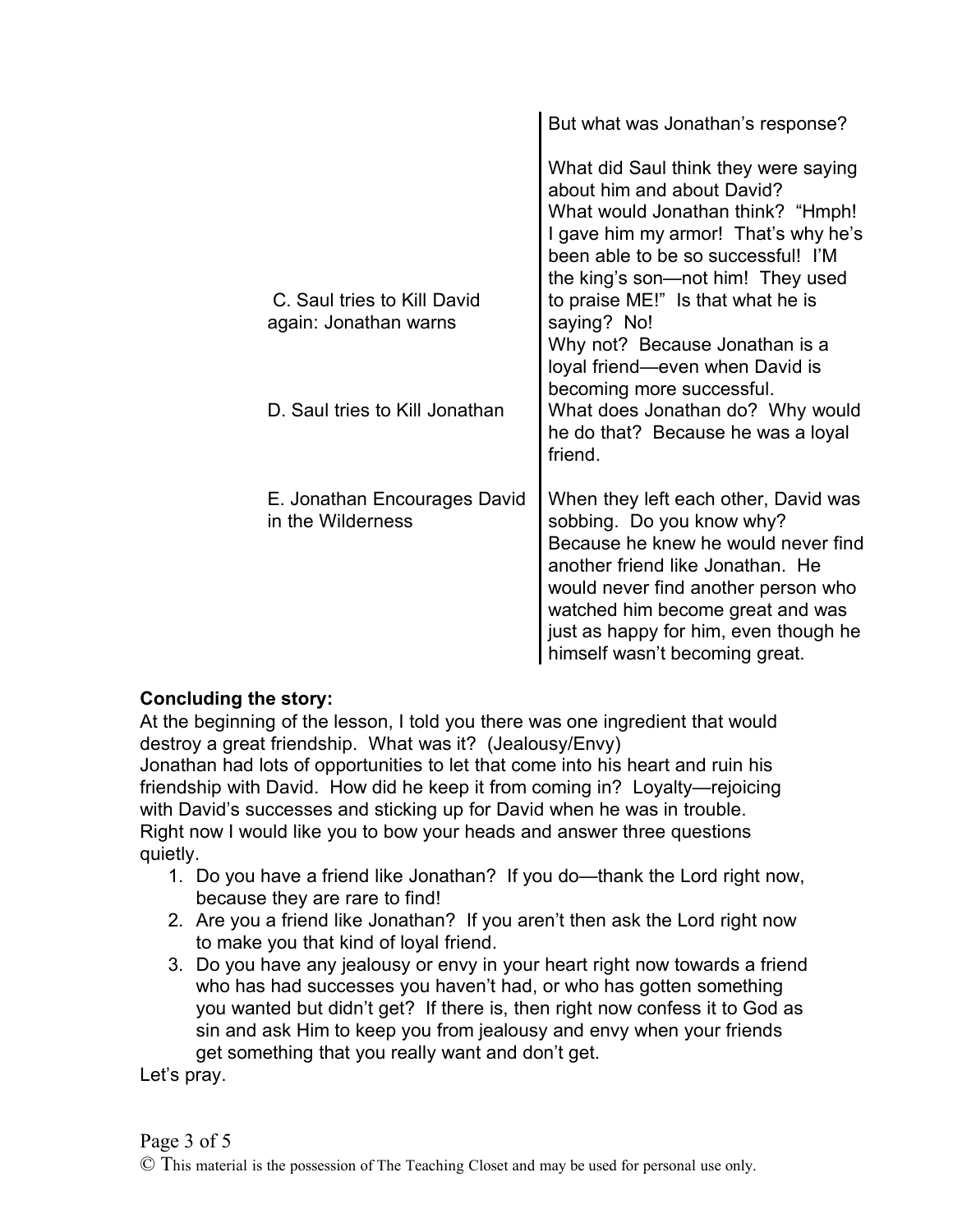## **Boardwork**